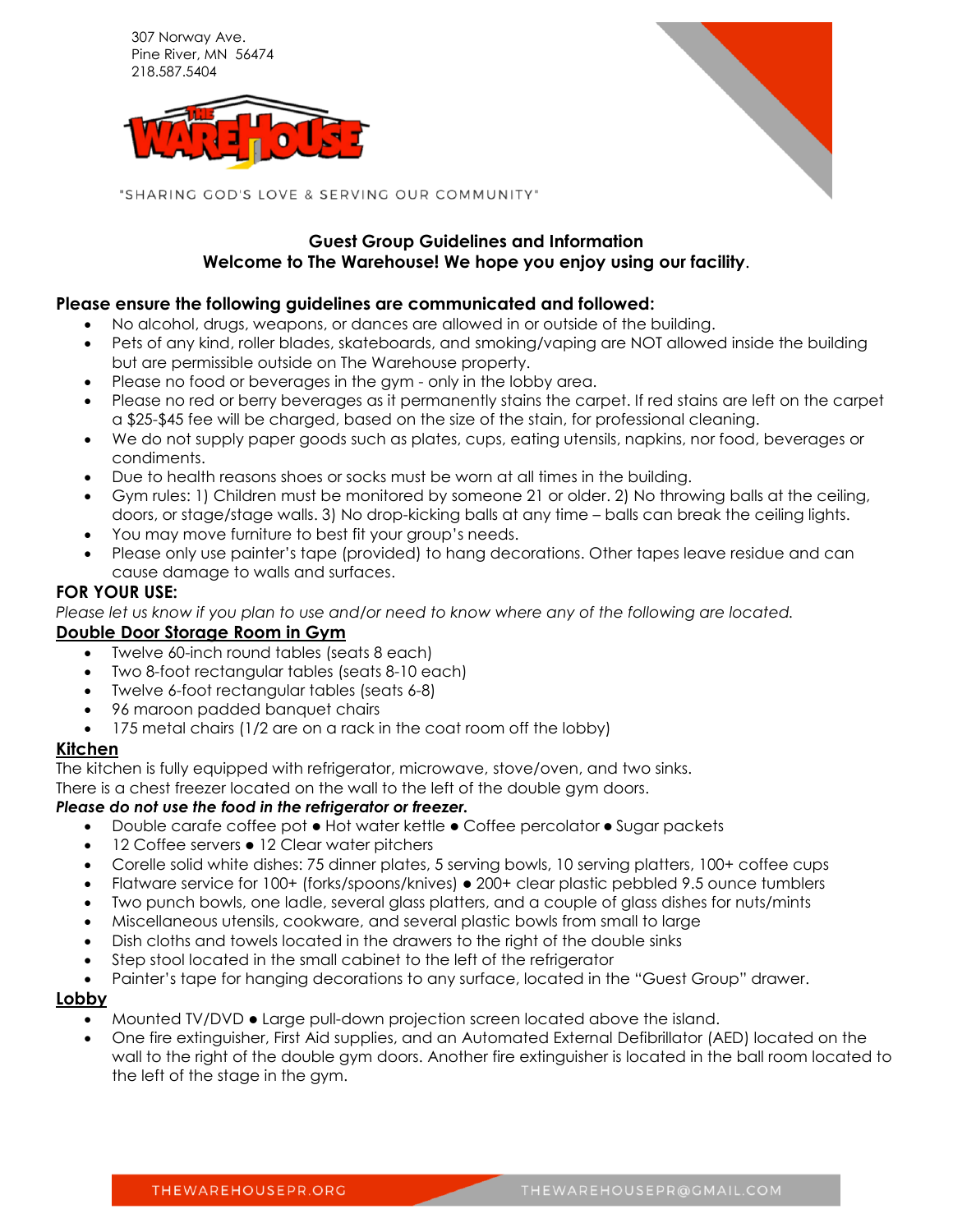307 Norway Ave. Pine River, MN 56474 218.587.5404





"SHARING GOD'S LOVE & SERVING OUR COMMUNITY"

# **CLOSING CHECKLIST**

# **GENERAL GUIDELINE TO FOLLOW = LEAVE IT BETTER THAN YOU FOUND IT.**

*We appreciate your help keeping the Warehouse clean and ready to enjoy for the next guests.*

- $\Box$  Wash any dishes, cookware, etc. by hand and leave on rack provided to air dry.
- $\Box$  Wash off all surfaces, counter tops and tables with warm soapy water even if you have not eaten on them but have been sitting at them. Leave dish cloths and towels spread out to dry next to the kitchen sink.
- $\Box$  Please vacuum to touch up where it is needed and anywhere food was consumed. The vacuum is located by the chest freezer on the wall next to the gym double doors.
- $\Box$  If the kitchen is used please sweep the kitchen floor with the broom that is kept in the small cabinet to the left of the refrigerator.
- $\Box$  Return furniture to its original location.
- $\Box$  Please return any items used from the double door storage closet in the gym. Tables should be wiped down and completely dry before being stacked upright and tight, tabletop to tabletop. Padded chairs can be stacked eight high. Please use the picture posted on the storage room door as a guide.
- $\Box$  Make sure all balls are put back on the racks provided in the ball room.
- $\Box$  Please empty all trash cans and put bags in the large outside dumpster located on the west side of the Warehouse. The smaller dumpster is marked for (corrugated) "cardboard only" and the larger dumpster is for the garbage. Replacement bags are kept in the drawer next to the refrigerator.
- $\Box$  Please double check that all the items on this checklist are completed and make sure to take all of your items with you, including leftover food in the refrigerator and freezer.

Thank you for your help and cooperation! We do not charge a fee to use The Warehouse facility and appreciate your consideration of leaving a donation of any amount to help cover operating expenses. A donation box is located on the wall to the left of the office door.